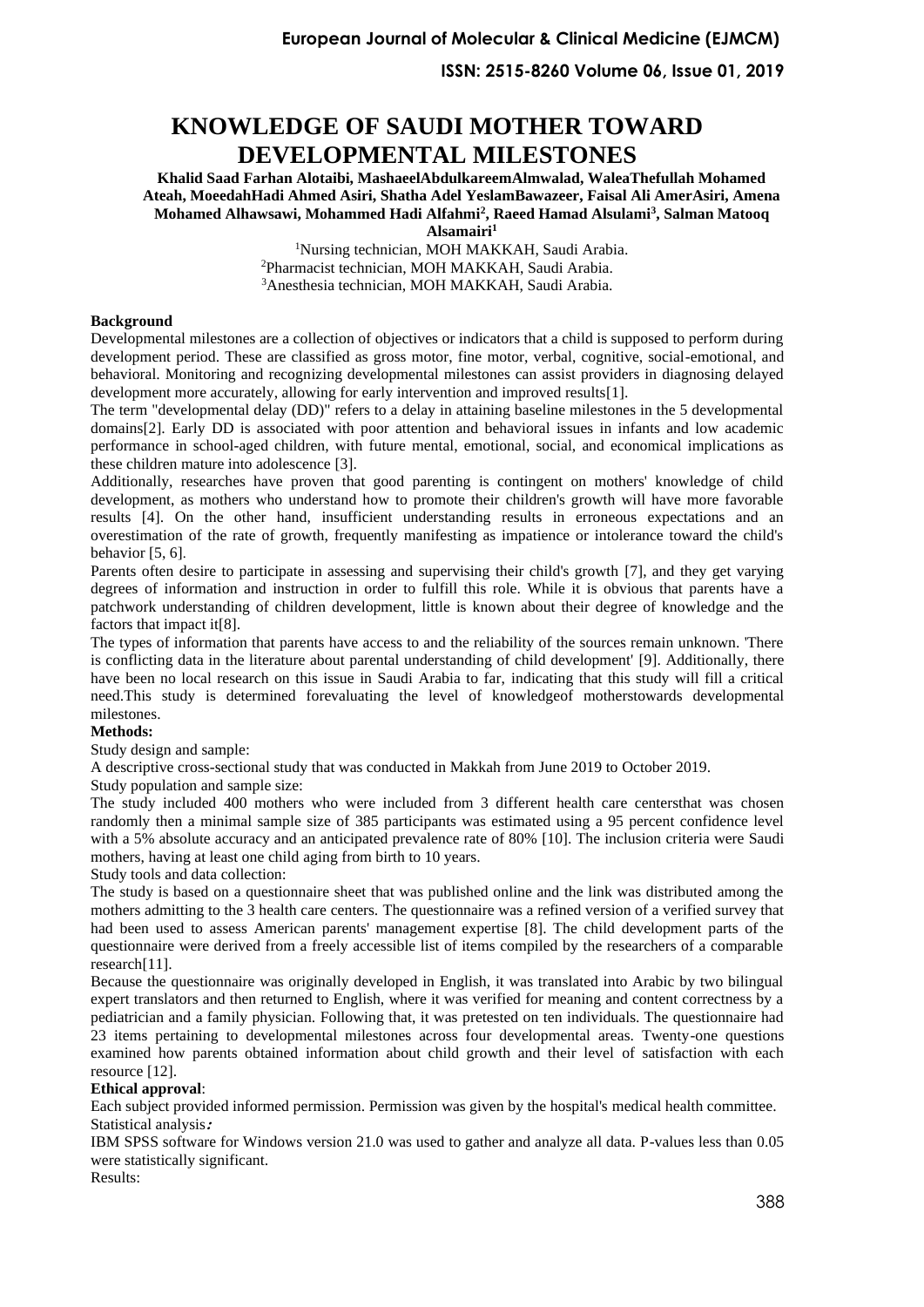### **ISSN: 2515-8260 Volume 06, Issue 01, 2019**

Demographics of the studied subjects:

A number of 400in the present study with about 44% at the age of 25-35 and 32% were from 35-45 years old (Table 1). The majority were married(92%), had bachelor degree (67%), over half of them were not working. Most of them had3 children (21%) followed by 21% had 2 children while the rest has between 4 to 6 or more children.

| 25                 |  |  |
|--------------------|--|--|
| $5 - 35$           |  |  |
| $5-45$             |  |  |
| 45                 |  |  |
| Il status          |  |  |
| larried            |  |  |
| nmarried           |  |  |
| of education       |  |  |
| iterate            |  |  |
| igh school or Less |  |  |
| achelor degree     |  |  |
| ostgraduate        |  |  |
| bation             |  |  |
| /ork               |  |  |
| ot work            |  |  |
| ly income (SR)     |  |  |
| 5000               |  |  |
| 000-10000          |  |  |
| 0000-15000         |  |  |
| 15000              |  |  |
| er of children     |  |  |
|                    |  |  |
|                    |  |  |
|                    |  |  |
|                    |  |  |
|                    |  |  |
| or more            |  |  |

Table (1):Demographics of included mothers:

#### **Knowledge of the mothers:**

In terms of motor milestones, 90 percent of the moms were aware of when their children would be able to sit and balance on their own, 75% were aware of the ability and time to reach for objects, 76 percent were aware of when their children would be able to crawl on the floor, 62% knew that dressing themselves as a milestone, and 66% turns their heads toward sound and 54% walks alone holding wall or furniture. In contrast, 59 percent misjudged when a youngster could pull himself to stand by holding onto furniture, and 67 percent misjudged when a child could regulate and keep their head up without assistance.

Most of mothers either underestimated or properly predicted cognitive milestones, with 67 percent believing that the time at which children can copy a line. Most of the mothers knew when a child could count (75%), 60% were aware of the ability of the kid to follow instructions, 53% knew when a child could imitate actions.

In terms of social milestones, 75 percent of moms underestimated the age at which a kid demonstrates a sound in response to other sounds, 95% missed the time when a child could show empathy, 70% didn't know about the activity of sharing toys and 79 percent missed the age when a child has closest friends .

The majority of the emotional milestones asked resulted in overestimations, particularly when it came to children demonstrating independence, with 86 percent of moms stating that this happened later than 12-18 months after the child was born. Also, 66% overestimated the time when the child could bond with their caregivers and 57 had less knowledge about recognizing emotions of the others.

Table (2): knowledge of mothers.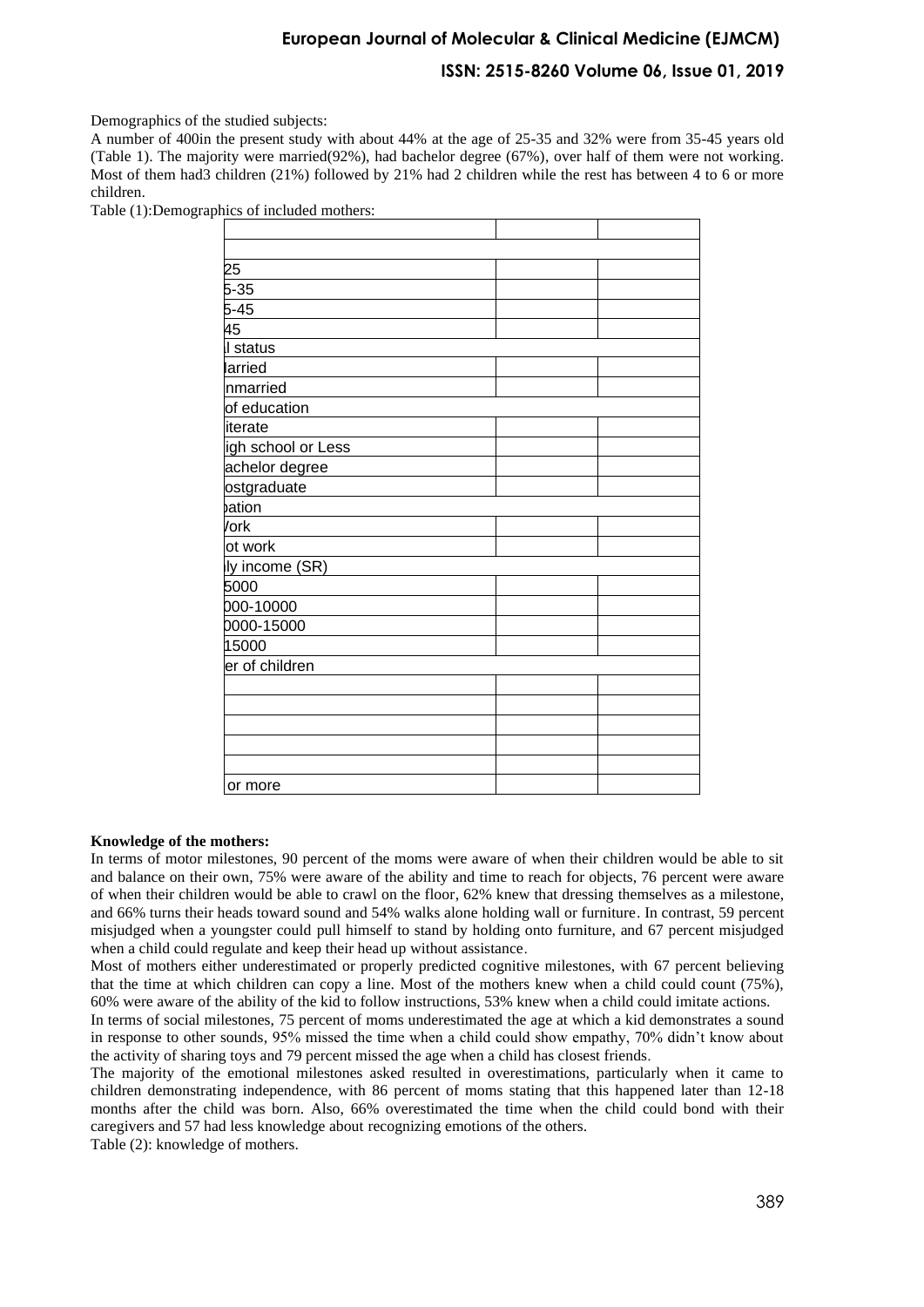## **ISSN: 2515-8260 Volume 06, Issue 01, 2019**

|                                                  |  | ect | uare |  |
|--------------------------------------------------|--|-----|------|--|
|                                                  |  |     |      |  |
| rts own head upright with good control.          |  |     |      |  |
| for Objects                                      |  |     |      |  |
| ver from back to stomach                         |  |     |      |  |
| thout support with good balance                  |  |     |      |  |
| imself or herself to stand up using furniture.   |  |     |      |  |
| across the floor on hands and knees              |  |     | Ю    |  |
| alone while holding the wall or furniture.       |  |     |      |  |
| Themselves                                       |  |     |      |  |
| head when he or she hears a sound                |  |     |      |  |
| es simple actions like clapping and waving       |  |     |      |  |
| Simple Instructions                              |  |     |      |  |
| a line with a crayon on paper                    |  |     |      |  |
| Counting                                         |  |     |      |  |
| sounds in response to another person's voice     |  |     | n    |  |
| nes upset when caregiver leaves the room or home |  |     |      |  |
| l Play                                           |  |     |      |  |
| Toys                                             |  |     |      |  |
| Best Friends                                     |  |     | Ю    |  |
| Empathy                                          |  |     |      |  |
| ential Crie                                      |  |     |      |  |
| with Caregiver                                   |  |     |      |  |
| nize Others' Emotions                            |  |     |      |  |
| ndependence                                      |  |     |      |  |

Knowledge score:

The knowledge level was highamong (2.5%), average among 52.5% and weak among 45% (Table. 3, Fig.1). Table (3): knowledge score:

| mowledge |           |             | uare |  |        |
|----------|-----------|-------------|------|--|--------|
|          |           |             |      |  | e      |
|          |           |             |      |  |        |
| ge       |           |             |      |  |        |
|          |           |             |      |  | $\ast$ |
|          |           |             |      |  |        |
|          |           |             |      |  |        |
|          | <b>SD</b> | $\pm 3.305$ |      |  |        |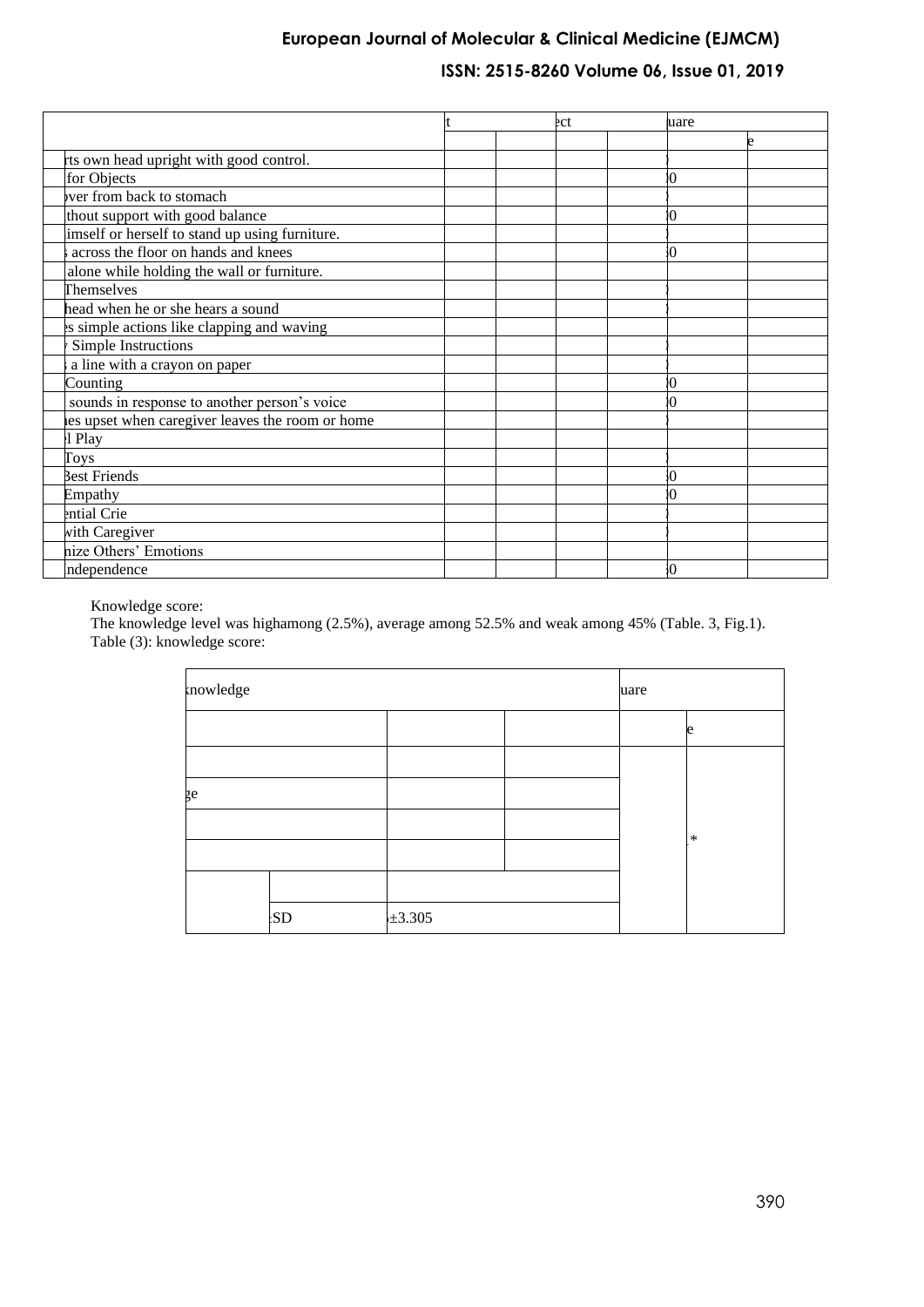# **European Journal of Molecular & Clinical Medicine (EJMCM) ISSN: 2515-8260 Volume 06, Issue 01, 2019**



Fig. 1: knowledge score

The relation between the demographics with knowledge of included subjects: The higher knowledge score was significantly related with the number of children and high educational levels. Table (4): Relation between different studied basic demographic data and knowledgescore.

|                |               | mowledge | A or T-test |        |
|----------------|---------------|----------|-------------|--------|
|                |               |          | alue        | e      |
|                |               |          |             |        |
|                |               |          |             |        |
|                |               |          |             |        |
|                |               |          |             |        |
| 1 status       | $\mathbf d$   |          |             |        |
|                | ried          |          |             |        |
|                | te            |          |             |        |
| of education   | chool or Less |          | 6           | $\ast$ |
|                | lor degree    |          |             |        |
|                | aduate        |          |             |        |
| ation          |               |          |             |        |
|                | prk           |          |             |        |
|                |               |          |             |        |
| ly income (SR) | 0000          |          |             |        |
|                | 15000         |          |             |        |
|                |               |          |             |        |
| er of children |               |          |             |        |
|                |               |          |             |        |
|                |               |          | 5           | $\ast$ |
|                |               |          |             |        |
|                |               |          |             |        |
|                | ore           |          |             |        |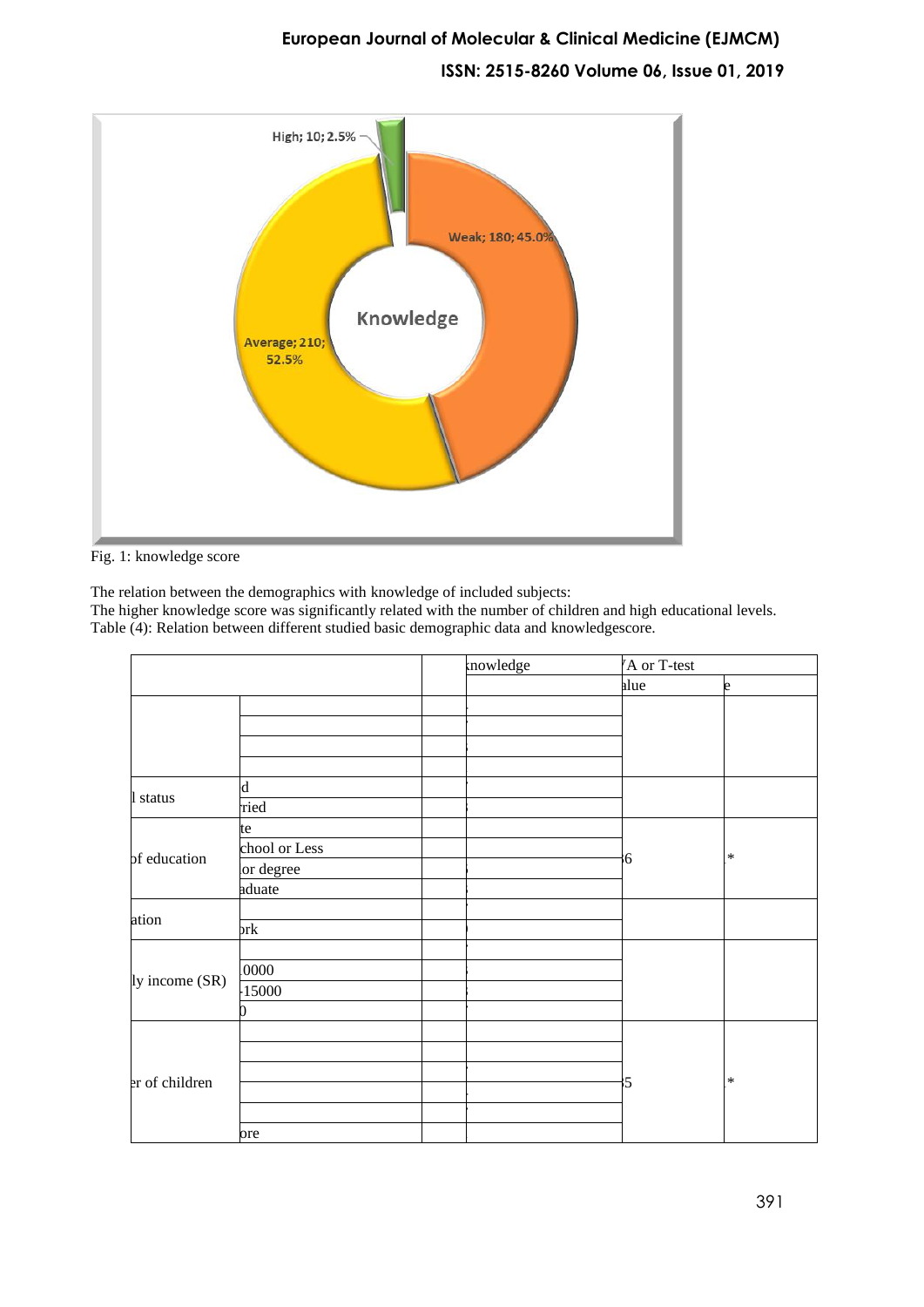### **ISSN: 2515-8260 Volume 06, Issue 01, 2019**

Discussion

It has long been established that mothers' knowledge and understanding of early childhood development are critical to the well-being of their children, their parents, and community as whole. Because parental expectations of a child's behavior will be shaped by what mothers in Saudi Arabia recognize regarding developmental milestones, this study focuses on what mothers in Saudi Arabia recognize concerning developmental milestones. This will severely influence developmental outcomes as well as the type of bringing up children acquires[\[13\]](#page-5-5).

According to the findings of the study, the majority of mothers do not have a good knowledge of developmental milestones but only average knowledge among half of them and low knowledge among 45% and are consequently unable to assist their children in attaining them.As evidenced by the literature, there is a knowledge deficit in the areas of developmental milestones and the role of the social environment on infants' development [\[14,](#page-5-6) [15\]](#page-5-7).

According to this study, the majority of moms accurately answered questions on motor abilities.In contrast to Safadi et al., findings on developmental milestone awareness in Jordan, revealed that many mothers were completely aware of cognitive milestones, while others underestimated when they should be attained. The lowest knowledge score was for social milestones, which the majority of respondents underestimated[\[9\]](#page-5-1). Adults have a poor understanding of developmental stages, with 63%, 15%, and 7% correctly answering most questions on physical, cognitive, and social development, respectively[\[4\]](#page-4-3).

Studies have indicated that women who overestimate the time it would take their kid to achieve developmental abilities may have negative reactions to their actions, which may put the child at danger of maltreatment. Mothers who underestimate developmental milestones may fail to give their children with the stimulation and support they require for these abilities to develop, and they may also fail to detect or report major delays to health-care providers. According to the findings of this study, a significant number of knowledge milestones were either overestimated or underrated by mothers in Saudi Arabia.

The level of knowledge was significantly related to the higher number of children and higher educational levels. In the same respect, when it comes to development, mother would connect and excite her child more in order to boost the developmental result of her child[\[16\]](#page-5-8) .

A large number of research published in medical literature have demonstrated that education has a substantial relationship with knowledge of one's own health and health-related concerns. In addition, it has been demonstrated that low mother educational attainment is a predictor of children's health and development [\[5\]](#page-4-4).Additionally, there was a substantial correlation between mother's understanding of developmental milestones for children and the number of delivered babies[\[17\]](#page-5-9).

The study used a limited sample of mothers from only three healthcare centers in Makkah thus its findings cannot be generalized across Saudi Arabia.Nonetheless, the study focused on a hospital that handles patients from around the country, and data were acquired from a variety of departments, extending the research's sociodemographic base.

Conclusion:

This study showed a moderate to low level of knowledge regarding developmental milestones. Also, recognition of the developmental milestones for kids under the age of five years is essential and can be utilized to monitor children's growth, particularly in rural regions. It is helpful to ascertain early on if a developmental issue actually exists and to delineate the extent of related deficiencies. Then, a comprehensive service structure for early intervention is given.

Funding: the study was self-funded by the author.

Conflict of interest: no conflict of interest.

References:

<span id="page-4-0"></span>1. Dosman CF, Andrews D, Goulden KJ. Evidence-based milestone ages as a framework for developmental surveillance. Paediatrics & child health. 2012;17(10):561-8.

<span id="page-4-1"></span>2. Scharf RJ, Scharf GJ, Stroustrup A. Developmental Milestones. Pediatrics in review. 2016;37(1):25-37; quiz 8, 47.

<span id="page-4-2"></span>3. Garg A, Dworkin PH. Applying surveillance and screening to family psychosocial issues: implications for the medical home. Journal of developmental and behavioral pediatrics : JDBP. 2011;32(5):418-26.

<span id="page-4-3"></span>4. Rikhy S, Tough S, Trute B, Benzies K, Kehler H, Johnston DW. Gauging knowledge of developmental milestones among Albertan adults: a cross-sectional survey. BMC public health. 2010;10(1):183.

<span id="page-4-4"></span>5. Ertem IO, Atay G, Dogan DG, Bayhan A, Bingoler BE, Gok CG, et al. Mothers' knowledge of young child development in a developing country. Child: care, health and development. 2007;33(6):728-37.

<span id="page-4-5"></span>6. Reich S. What do mothers know? Maternal knowledge of child development. Infant mental health journal. 2005;26(2):143-56.

<span id="page-4-6"></span>7. Williams N, Mughal S, Blair M. 'Is my child developing normally?': a critical review of web-based resources for parents. Developmental medicine and child neurology. 2008;50(12):893-7.